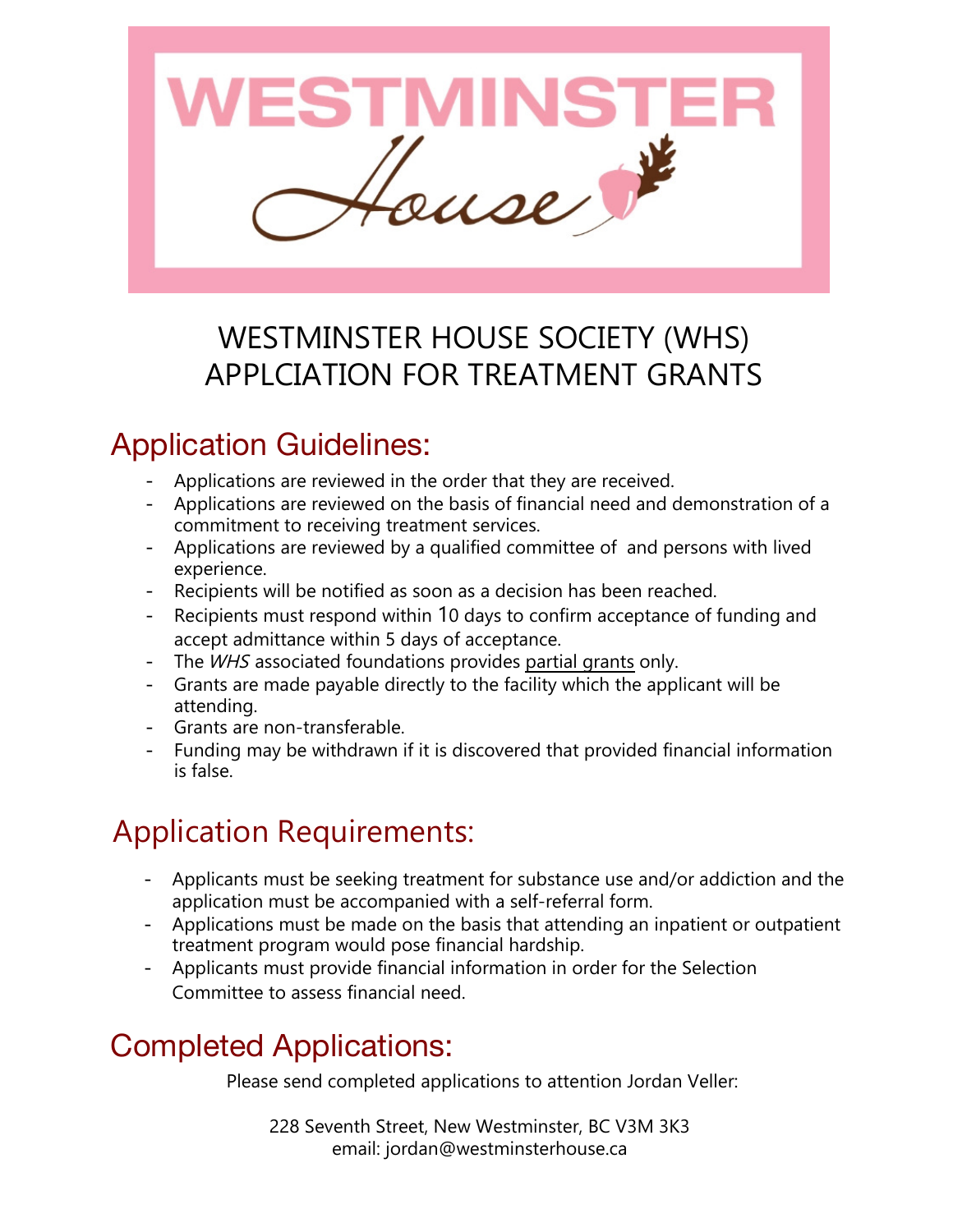## **Personal Information:**

**Applicant** 

|                             | Age _________ Date of Birth ______________ Gender Identity _____________________            |
|-----------------------------|---------------------------------------------------------------------------------------------|
|                             |                                                                                             |
| <b>Parents or Guardians</b> |                                                                                             |
|                             |                                                                                             |
|                             |                                                                                             |
|                             |                                                                                             |
|                             |                                                                                             |
|                             |                                                                                             |
|                             |                                                                                             |
|                             |                                                                                             |
|                             |                                                                                             |
|                             |                                                                                             |
|                             |                                                                                             |
|                             | Parent's Marital Status _________________________ Person(s) with Legal Custody ____________ |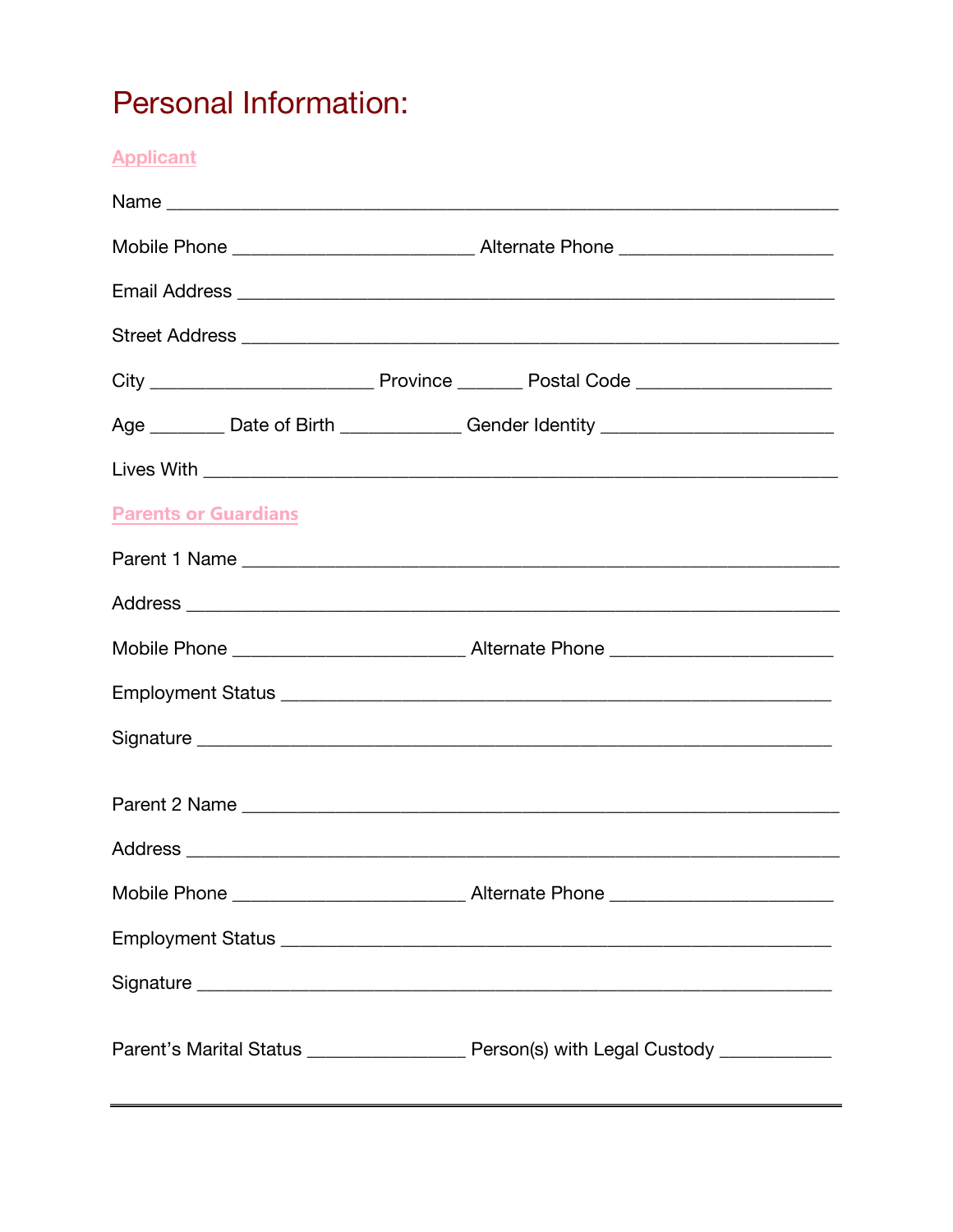### Financial Information:

Please enter the following income values on the lines provided below for BOTH parents (if applicable):

| Any other income you receive that has not been listed __________________________ |
|----------------------------------------------------------------------------------|
| Please enter the following expense values on the lines provided below:           |
|                                                                                  |
|                                                                                  |
|                                                                                  |
|                                                                                  |
|                                                                                  |
|                                                                                  |
| Any other expense you expect that has not been listed __________________________ |
| * Please include your last two years tax return (T1 or T4 form).                 |

- 
- \* Please include your two most recent paystubs from all contributing income.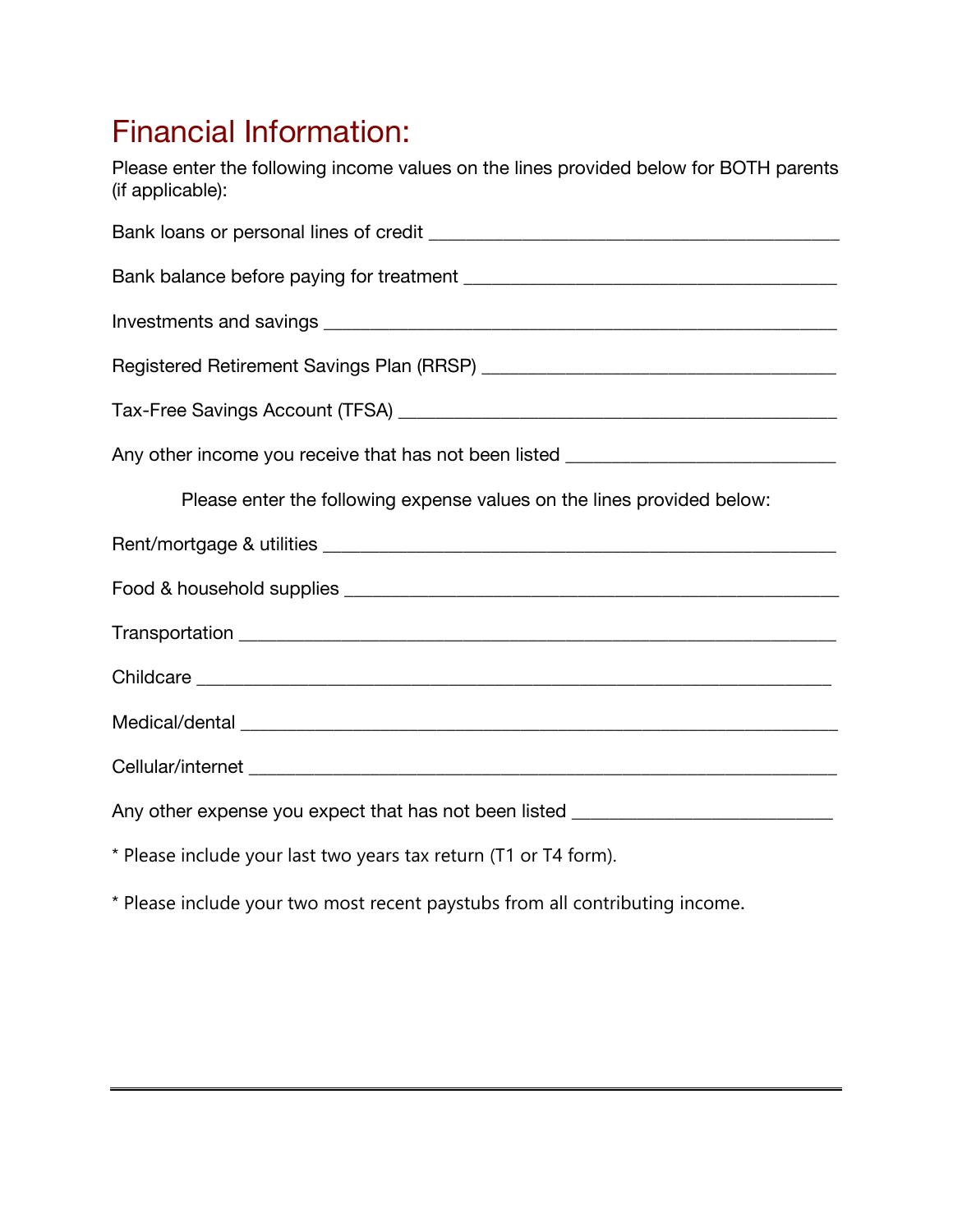## Exploratory Questions:

Please describe the circumstances that have led your child to seek treatment for substance abuse and/or addiction:

What negative consequences have you seen in your life due to your or your loved one's addiction?

Please describe any special circumstances that may affect your or your family's ability to pay for treatment:

To what extent would you or your parent(s) or loved one's be willing to engage in the treatment process (joining WHS family group, attending AlAnon, participating in parental treatment programs)?

Is there anything else that you would like us to know?